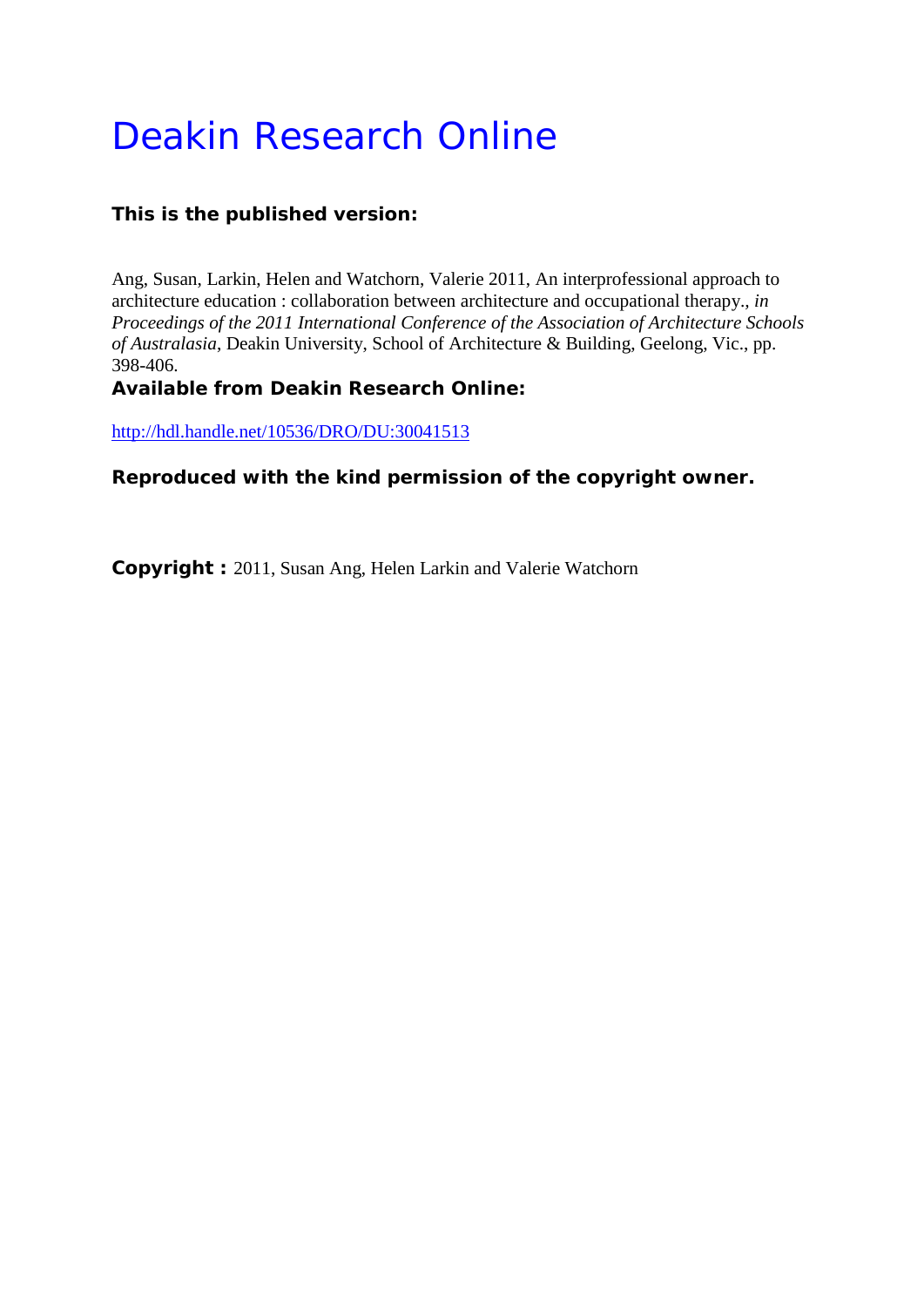# **AN INTERPROFESSIONAL APPROACH TO ARCHITECTURE EDUCATION: COLLABORATION BETWEEN ARCHITECTURE AND OCCUPATIONAL THERAPY**

Susan Ang<sup>1)</sup> and Helen Larkin<sup>2)</sup> and Valerie Watchorn<sup>3)</sup>

<sup>1)</sup> Deakin University, Australia, [susan.ang@deakin.edu.au](mailto:susan.ang@deakin.edu.au)

<sup>2)</sup> Deakin University, Australia, [helen.larkin@deakin.edu.au](mailto:helen.larkin@deakin.edu.au)

<sup>3)</sup> Deakin University, Australia, [valerie.watchorn@deakin.edu.au](mailto:valerie.watchorn@deakin.edu.au)

## ABSTRACT

A research study which explored cross faculty collaboration of the professional disciplines of architecture and occupational therapy yielded many teaching and learning lessons learnt for the wider community of practice of interprofessional educators. The academic programmes involved the design and development of a structured intervention program delivered concurrently into the course syllabus of a first year core design unit of an undergraduate architecture course and a third year core professional practice unit of an undergraduate occupational therapy course. The teaching and learning aims sought to increase student engagement of both cohorts with the growing international agenda of social inclusion and provided rich experiences in relation to universal design practice within a framework of inter-professional education. The results of the study evidenced increased and broader student understanding of issues in relation to inclusive design and engagement with different ways of thinking. The study further established a pathway for the embedding of universal design practice within both programs at multiple levels; has captured the interest and eye of key community and industry stakeholders nationally; and, has identified opportunities for cross faculty work integrated learning and research opportunities into the future. This paper presents the outcomes of the research study.

#### INTRODUCTION

This research was undertaken in 2010 as part of an Australian university strategic teaching and learning grant scheme (STALGS) titled Design 4 Diversity: enhancing interprofessional learning for architecture and occupational therapy students. The focus was interprofessional education for architecture and occupational therapy students in relation to universal and inclusive design practice. Specifically the aims of the project were to: 1) explore the current community, industry and interprofessional philosophy and practice regarding universal design and inclusive design practice; 2) develop and trail flexible blended teaching and learning resources, designed to provide rich experiences regarding raising awareness of inclusive design practice; 3) explore and identify sustainable opportunities for architecture and occupational therapy students to learn about inclusive design practice within a framework of interprofessional education, and, 4) explore and identify sustainable partnerships with key stakeholders that will support ongoing research and work integrated learning intended to drive collaborative practices for both professions forward.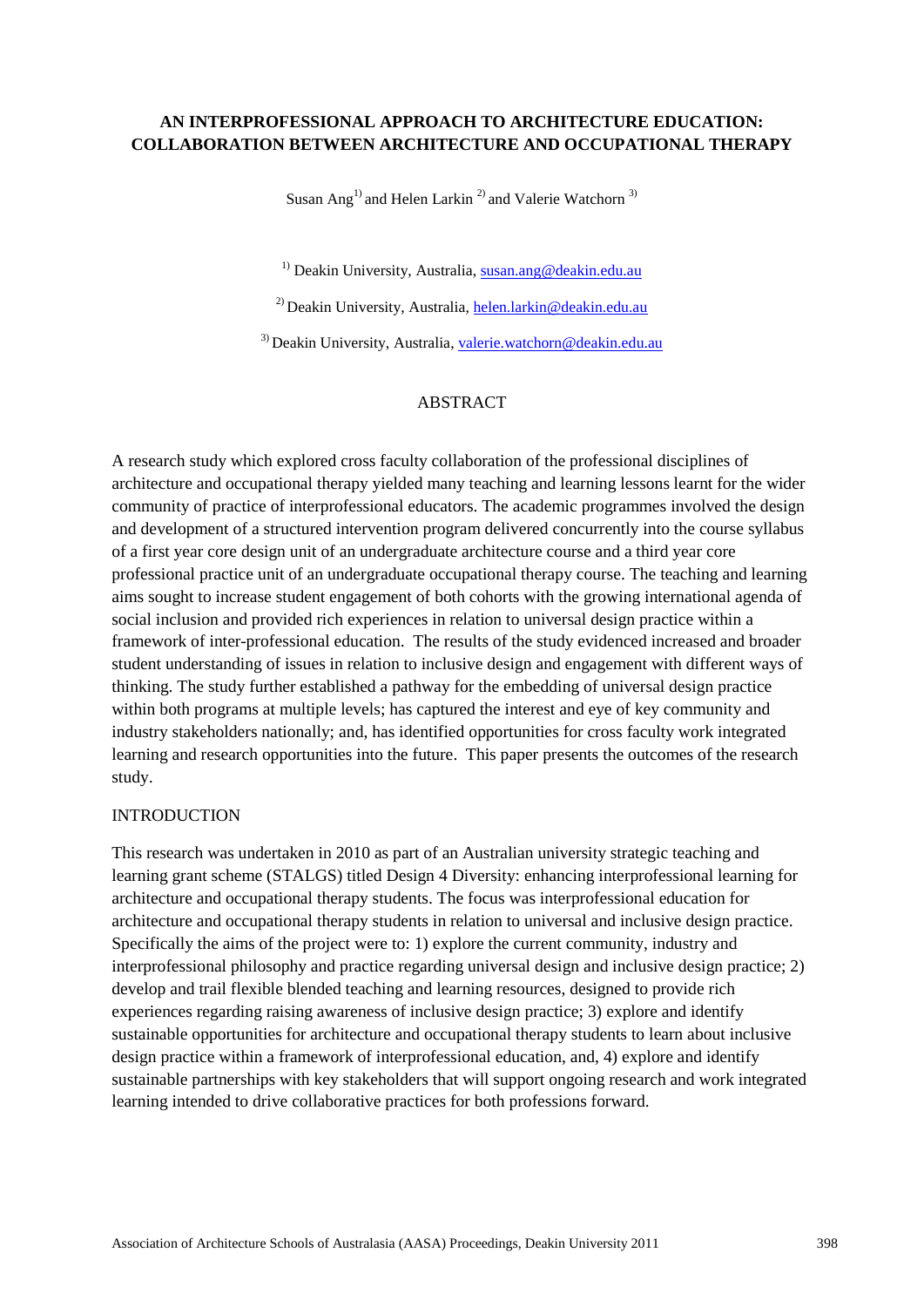The raison d'etre of interprofessional education is that students from different professional groups, who will work together in future, should engage in learning with, from and about each other, with the aim of promoting collaborative practice and ultimately improving the quality of the service they offer (Ellis, Morison and Purdy, 2008, pp. 77). The reflection of collaborative practice in interprofessional education models used in health and social science programmes were found to be of particular value when applied to built environment programmes (Ellis, Morison and Purdy 2008; Oxley and Glover, 2002 and Allinson et al., 2003). The programmes of architecture and dentistry, (Aurel and Howe, 2010) showed the example of 300 students and staff engaged in professional collaboration to develop leadership in public health education and community engagement. This unlikely collaboration offered the flexibility to bring different audiences together and to offer a platform to collaborate knowledge sharing through diverse networks with multiple partners. In architecture and built environment education, learning design and communication is a typically highly personal process, however the introduction of a blended learning environment increased both individual and cooperative learning.

#### INTERPROFESSIONAL EDUCATION (IPE)

Interprofessional education emerged as a branch of constructive alignment education applied primarily in health, health planning, social welfare fields and allied health related professions. In 2007, the University of Minnesota adopted the definition of interprofessional education, developed by the Center for the Advancement of Interprofessional Education (CAIPE) that states, "Interprofessional Education occurs when two or more professions learn with, from and about each other to improve collaboration and the quality of care."™. Interprofessional education occurs when students from the health professions and related disciplines learn together about the concepts of health care and the provision of health services toward improving the effectiveness and the quality of health care (CAIPE 2007).

Although effective interprofessional education may occur in different ways, it generally involves the following elements: collaboration; respectful communication; reflection; application of knowledge and skills; and experience in interprofessional teams. Hugh Barr from the UK Centre for the Advancement of Interprofessional Education offered this definition of IPE:

"The application of principles of adult learning to interactive, group-based learning, which relates collaborative learning to collaborative practice within a coherent rationale which is informed by understanding of interpersonal, group, organisational and inter- organisational relations and processes of professionalisation."

Within this framework, IPE is distinguished from multi- professional education (also known as shared learning or common learning) because the latter relates to circumstances when different professional groups learn together for whatever reason with common content of learning. The former focuses on learning from and about each other to improve collaboration and consequently the quality of care. The use of varied descriptions for inter-professional practice where 'prefixes such as inter, multi, and trans are used randomly' (McCallin, 2001). Barr's (1996) definition is well established and widely accepted in these fields, and focuses on interprofessional (as opposed to multidisciplinary) education, where the ultimate intention is to improve collaborative practice, rather than simply as an end in itself.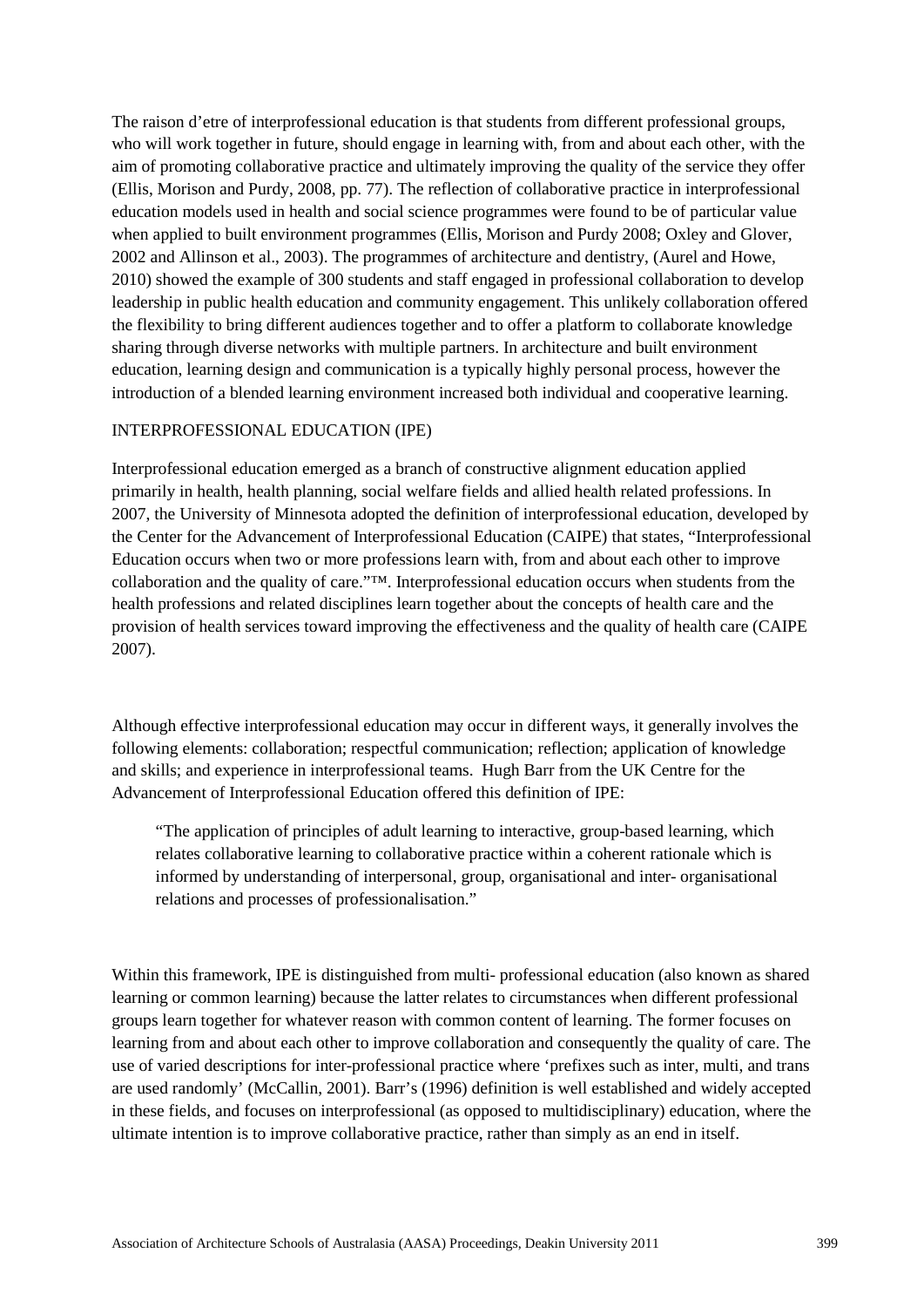# DESIGN FOR DIVERSITY agenda

The process by which environments are designed and constructed is the medium through which inclusive design can be implemented. Insufficient best practice examples to guide practitioners were considered impediments (Hitchcock, et al., 2001) and further developments were needed to improve developments in current methodologies (Keates and Clarkson, 2003). Dalcher (2006) advocated for the borrowing of knowledge from other disciplines to promote effective universal design. "No one area can give the entire answer and the essence of design activity is, therefore, in the reconciliation and resolution of multi-issue, multi-disciplinary dilemmas, decisions and trade offs."(Dalcher, 2006, pp. 264). The work of occupational therapists (OT) and architects in universal design practice has been separated in practice due to differences in professional socialization and language. A recognition of and respect for the strengths of each group would facilitate, along with early collaboration in the design process their collaborative practice.

The Design 4 Diversity agenda sought to bridge this distance between the two professions through increased emphasis on equity, diversity and access in social and political agendas at the local and national levels. Several local, national and global initiatives currently operating demonstrated the need for graduates who are able to work in new and emerging areas of practice. These include the United Nations Convention on the Rights of Persons with Disabilities (2008); Review of Australian Standards for Access and Mobility: AS 1428 (2009), Disability (Access to Premises) Standard, Victorian Government's Build for Life campaign (2010), Livable Housing Design standards (Federal) and others that consider place making and healthy cities in recent years have also made traction in this arena. The literature review conducted by the Design for diversity research team found little evidence of educational initiatives in relation to these movements. No precedent instances where architecture and occupational therapy students have been brought together within the context of interprofessional education about a shared area of practice, that is, universal design/inclusive design were reported.

#### methodology

# Conceptualisation of IPE approach

A range of teaching and learning strategies designed and developed jointly by the faculty staff involved saw the collaborative architecture and occupational therapy program embedded into the respective curricula (Refer Figure 1 and Table 1). The conceptualization of IPE approach was realized as an "intervention" model and saw students from both cohorts take part in an infused program of delivery of specific themed content and through focused engagement by academic staff from both disciplines.

Evaluation of three aspects of both qualitative and quantitative data were conducted: 1) the experiences of students in relation to the teaching and learning program; 2) measurement of the level of self reported readiness for interprofessional learning at pre and post intervention; and 3) measurement of the level of self reported achievement of the student intended learning outcomes at pre and post intervention. A pre and post evaluation survey elicited information from students at the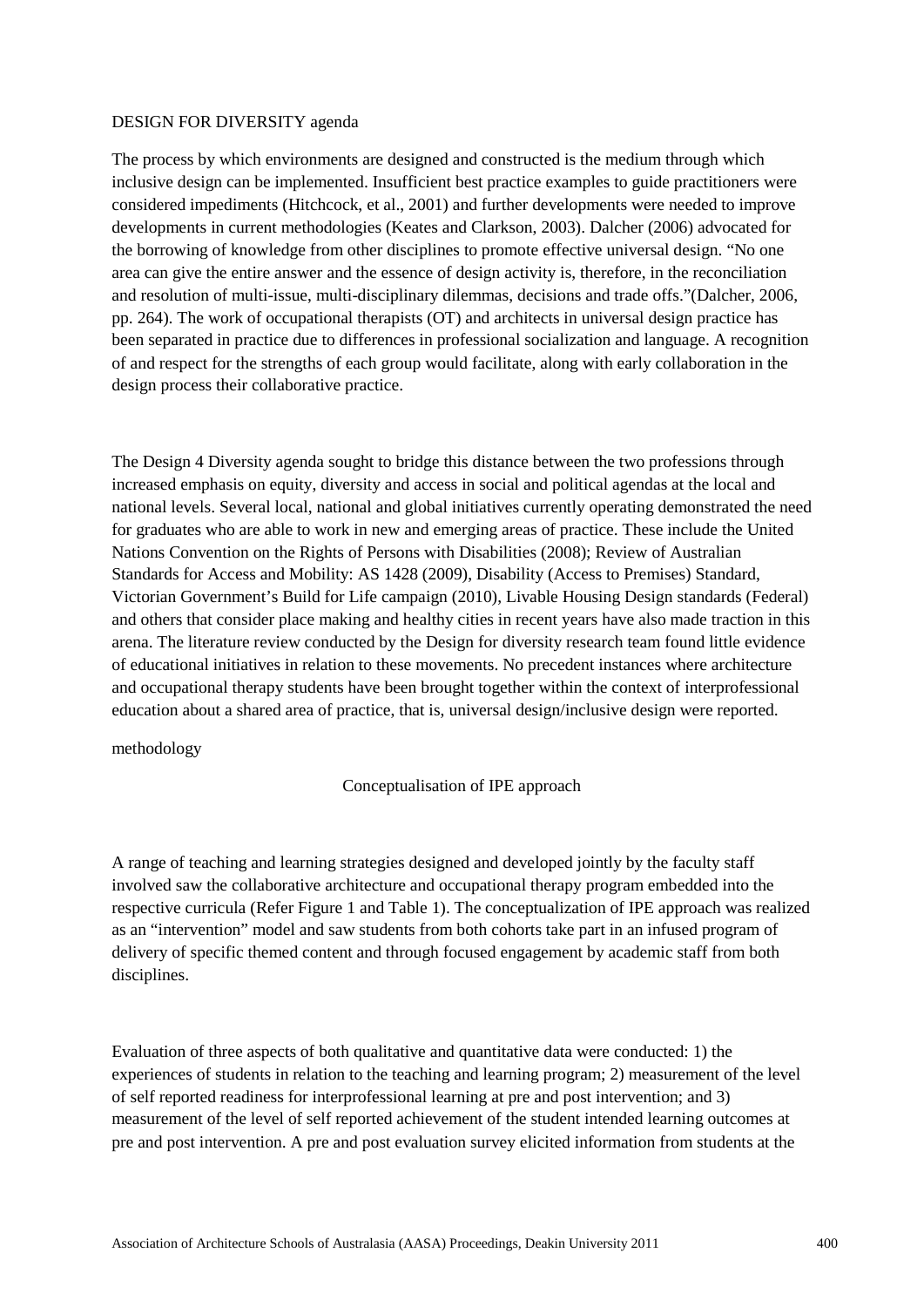beginning and end of the intervention program. Additionally, a standardised instrument that measures the readiness for interprofessional education was utilised.



Figure 1: Architecture and Occupational Therapy Curriculum Infusion

# Delivery of themed content and student learning experiences

| Teaching and learning strategy delivered<br>to 114 architecture students and 49<br>occupational therapy students. | <b>Themes</b>                                                                                                                                                                                                                                                                                                                                                                                           |
|-------------------------------------------------------------------------------------------------------------------|---------------------------------------------------------------------------------------------------------------------------------------------------------------------------------------------------------------------------------------------------------------------------------------------------------------------------------------------------------------------------------------------------------|
| Themed lecture content by academic staff<br>and guest lecturers                                                   | Designing for diversity<br>Mobility and accessibility<br>Australian Standards that related to accessibility<br>Disability and dignity<br>Proxemics<br>International Classification of Functioning (WHO, 2001)<br>introduced as the model of considering diversity of abilities<br>in the community.<br>Principles of universal design (North Carolina State<br>University, Centre for universal design) |
| Student immersive and interactive<br>practical workshop and small group<br>discussions.                           | A range of experiences designed to provide "real life"<br>٠<br>simulation of wheelchair use and vision impairment.<br>Virtual simulation environments (Second Life) via avatar<br>$\bullet$<br>use of wheelchair.                                                                                                                                                                                       |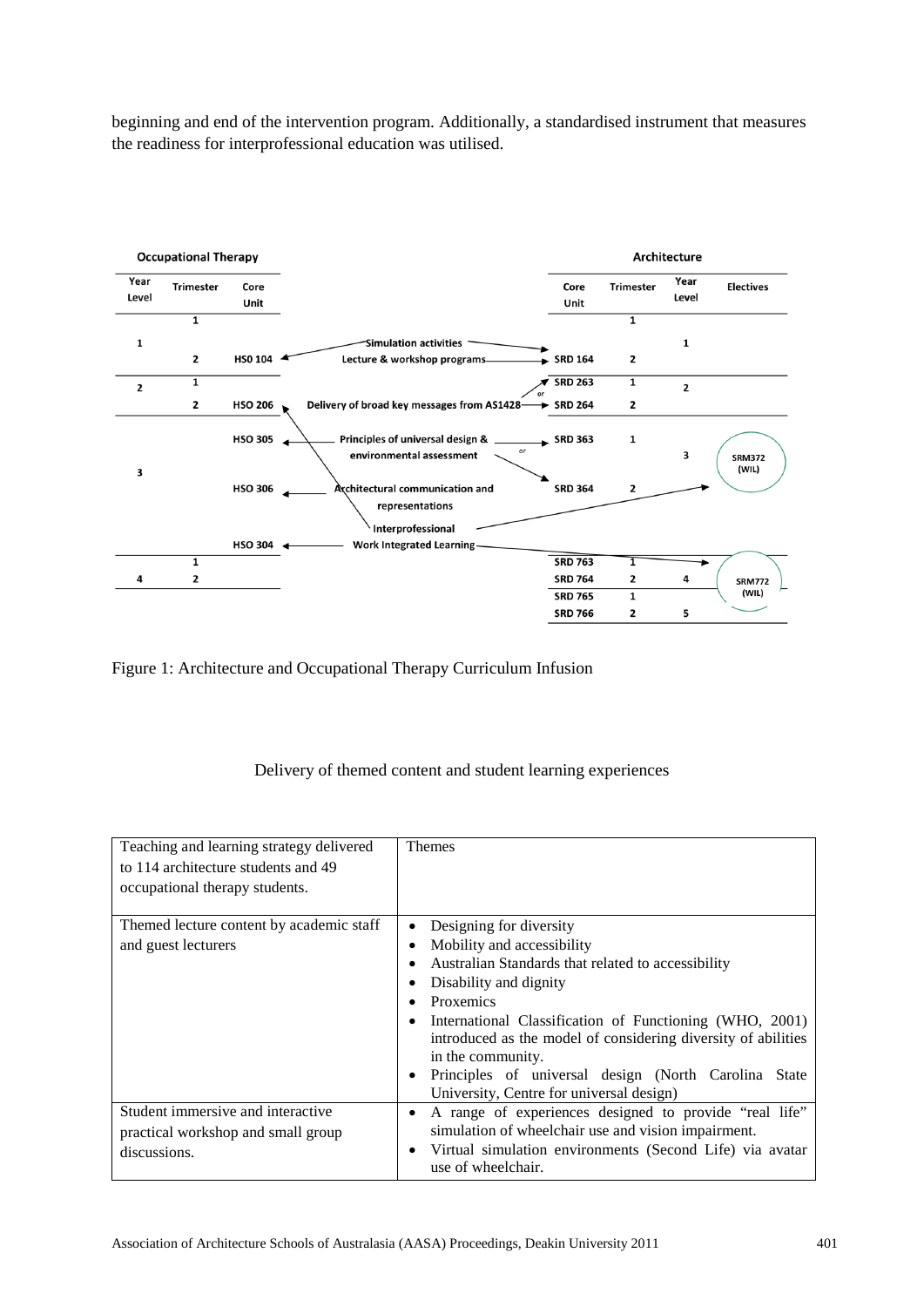| Cross school academic staff were involved                                                                                                                                       | OT staff participated in design studio reviews.                                                                                                                       |
|---------------------------------------------------------------------------------------------------------------------------------------------------------------------------------|-----------------------------------------------------------------------------------------------------------------------------------------------------------------------|
| in each other's curriculum                                                                                                                                                      | Architecture staff and students participated in OT curriculum in<br>relation to design literacy and architectural communication for<br>occupational therapy practice. |
| Shared online learning resources including<br>multi media (View Quest) made available<br>to both cohorts of students, online narrated<br>power points, references and weblinks. | Showcasing a series of interviews with key stakeholder<br>representatives around key issues regarding inclusive and<br>universal design.                              |

# Table 1 Table of summary of content of collaboratively designed and delivered program

study findings

Student outcomes and evaluation

In architecture students' final design project presentation, students were required to show evidence of how they had considered the principles of universal design within their final design solutions. Many had gone to considerable effort to make their design accessible for a broader group of people than those typically considered. While not conforming totally to the Standards, the intent was to take these things into consideration while at the same time not to inhibit their consideration and thinking in relation to the design elements. Students made a link between early exposure to other influential parties and the development of suggested recognition and respect. Views about the status of universal design as a specialist area or core skills were mixed. OT students recognised it as a specialist area and distinguishuised it from their other fields of practice; architecture students argued that universal design was essentially good design and therefore fundamental. End users were identified as extremely important. Issues identified as being factors, which restrained or damaged the ongoing development of universal design in the community included the historical and current focus on disability or many as a narrow view of the subject saw aging.

The readiness for inter-professional education (RIPL) evaluation showed architecture students to be significantly less ready for inter-professional education than occupational therapy students. Given the different year levels of the two student groups and the experience of OT students with a previous inter-professional practice unit in the Faculty of Health, this is unsurprising. A post evaluation showed the pattern was similar although some items on the 19-item scale were no longer statistically different in relation to the gap between architecture and occupational therapy students. Of some concern, was that OT students as a group showed a trend in some items to be less positive about the benefits of interprofessional education after their collaborative education experience. Given the literature that has shown this to be the case in some studies, this is understandable.

Overall, findings suggest that this group of architecture students saw less value in shared interprofessional learning opportunities and were less positive about the concept, and the teaching and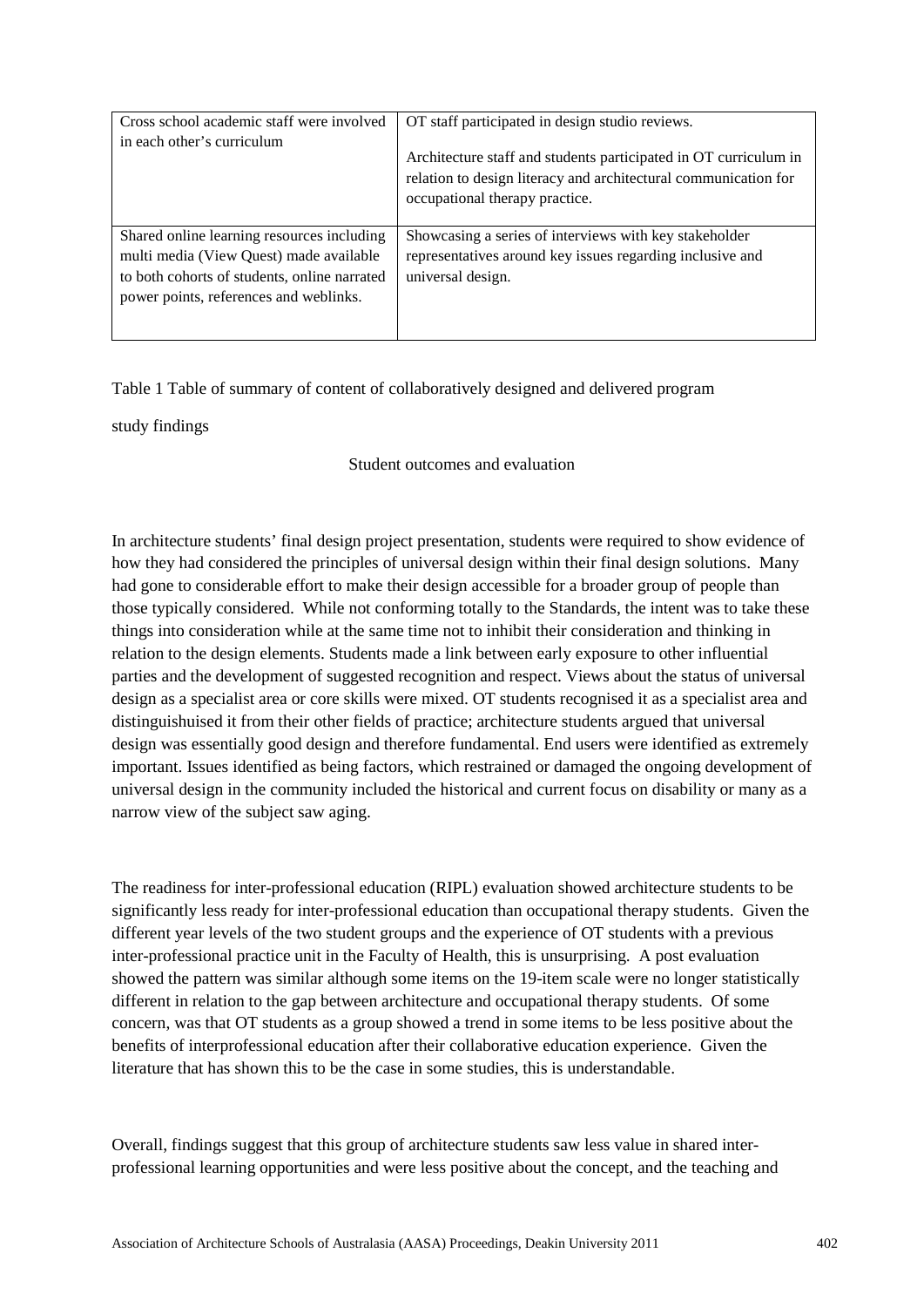learning interventions did not bridge to any great extent the gap between the two student groups. Some students offered comment that they wanted to see more contact hours where architecture and occupational therapy students could come together so that they could gain greater benefit from the opportunities. Both groups of students reported feeling more confident in relation to describing the Principles of Universal Design and to demonstrating evidence of this in a design solution and critiquing a design solution against the Principles.

#### Stakeholder consultations

In addition to student participation, three focus groups and twelve telephone interviews were held with representative community and industry stakeholders. The 28 participants included representation from a range of professional backgrounds including architecture, occupational therapy, access consultancy, service management and a variety of health, education, and law professions. Thematic analysis of the data revealed six key themes: 1) What is inclusive / universal design; 2) Multiple stakeholders; 3) What's holding us back; 4) Making it happen; 5) Skills required, and 6) The bureaucracy.

Discussion revolved around the nature of the design process. Early involvement of all key parties at the beginning of the design process was advocated. Too often access consultants felt they were brought in at the last moment to ensure that a design conformed to the relevant standards for accessibility. This meant that the final design solution compromised both form and function, not to mention additional costs related to changes specified. The view was that good universal design is both interprofessional and inter-industry and is the result of the intersection of a broad range of viewpoints and that no one profession will ever have the remit for universal / inclusive design. Stakeholder participants felt that where architects and others had experience, either directly with family members or friends or colleagues, their understanding of the importance of universal design and its implementation is better understood.

There was the opinion that community education; greater inter-professional education; having champions of change; promoting people with disabilities in community leadership positions; and, architects with greater exposure to life experiences will together with statutory requirements, contribute to greater implementation of inclusively built environments. There was agreement that universal / inclusive design is not just about physical access and the built environment. Overall, participants confirmed the findings of the literature review that there is no general agreement regarding preferred terminology. Broad application of universal or inclusive design could not progress until the design industry recognises the need for built environments to be designed from a 'cradle to grave' perspective. Participants commented that in recent years the focus on accessibility has diminished as the sustainability movement has become more dominant. Some did not see this as an either / or phenomenon but rather that accessibility and the impact of built environments on people's health and wellbeing is integral to the sustainability argument and the design process.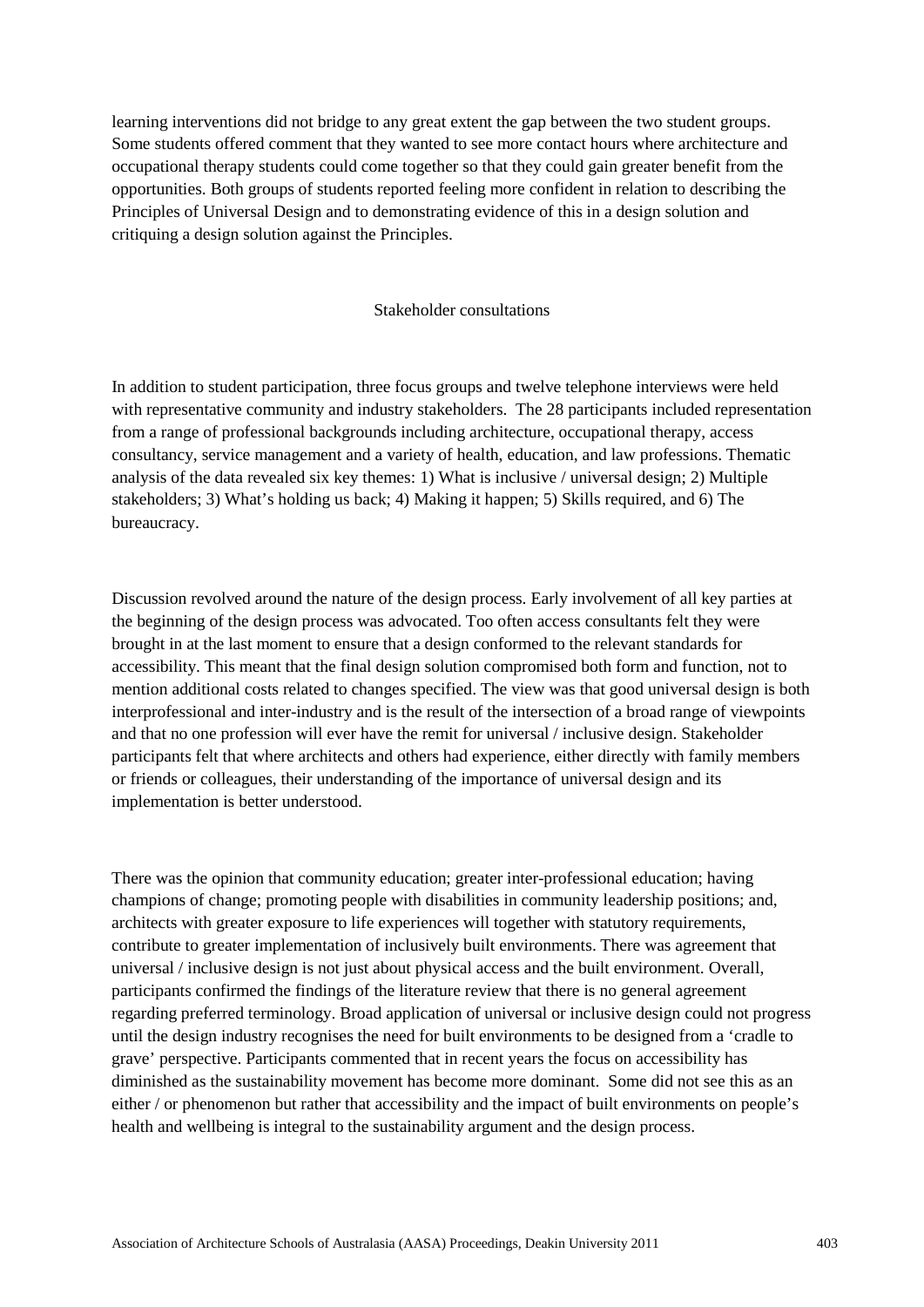Difficulties in translating discussion into tangible change were identified, and both the trades and general community were highlighted as group requiring more education on the need for universal design. Many could see the potential benefits and advantages universal design offers, whilst identifying economic pressures as a major barrier to universal design and that universal design was being constrained by the current focus on disability, rather than a whole population approach.

## reflection and pLan of action for 2011

Architects were seen to focus on form and the creative elements of the design process and were often trained to defend their design. In contrast, occupational therapists focused more on function and its application to individuals or groups and there were clear need for a balance between the two. This begs the question of how to bring the various stakeholders together so that the design process is collaborative and promotes respect and recognition for each group's expertise and skills. The interprofessional collaboration increased understanding of the impetus that had seemingly been lost in recent years. The project team are continuing the work into 2011 and identifying how this work can be extended further into upper levels of the architecture course units.

With last year's first year cohort now in second year, a second year unit has been earmarked for intervention, where students' consideration of the issues and subject area can be extended. In this unit, students are required to design a shelter and three sites have been identified for this purpose, each student working in relation to one site. The shelter that they are to design needs to be able to provide shelter for up to five people. In order for students to consider the needs of a broader group of people, it has been proposed that one of the sites needs to accommodate a person who uses a wheelchair, the second site needs to accommodate a person who is blind (i.e. legally blind) and the third site needs to accommodate a person who is elderly and frail and uses walking frame or single point stick. One aspect of the marking criteria for their projects will take account of the degree to which students' designs have considered their design within these considerations. A lecture presentation by access consultants will introduce a little more formally the Australian Standards relevant to accessibility. In this presentation the political and social context to the Standards (i.e. why do we have them) will be introduced and then some broad information about them provided. The primary focus of the presentation will be about aspects of the Standards relevant to the three conditions that students will need to be investigating (i.e. vision impairment, wheelchair use and frail aged). It is therefore envisaged that information about aspects of the Standards relevant to these conditions e.g. steps / ramps / height of door handles and signage / color contrasts etc. it will be part of the presentation. In this way students can start to understand what are the issues for people with these conditions that students need to consider without necessarily students having to know the specifics of the Standards in detail.

Collaborative work integrated learning opportunities have now also been identified and October 2011 will see the pilot of an architecture student placed alongside an occupational therapy student in an access consultancy organisation.

# **CONCLUSION**

The Design 4 Diversity study has major implications in relation to universal / inclusive design practice at a local, national and global level. This paper focused on the interprofessional approach to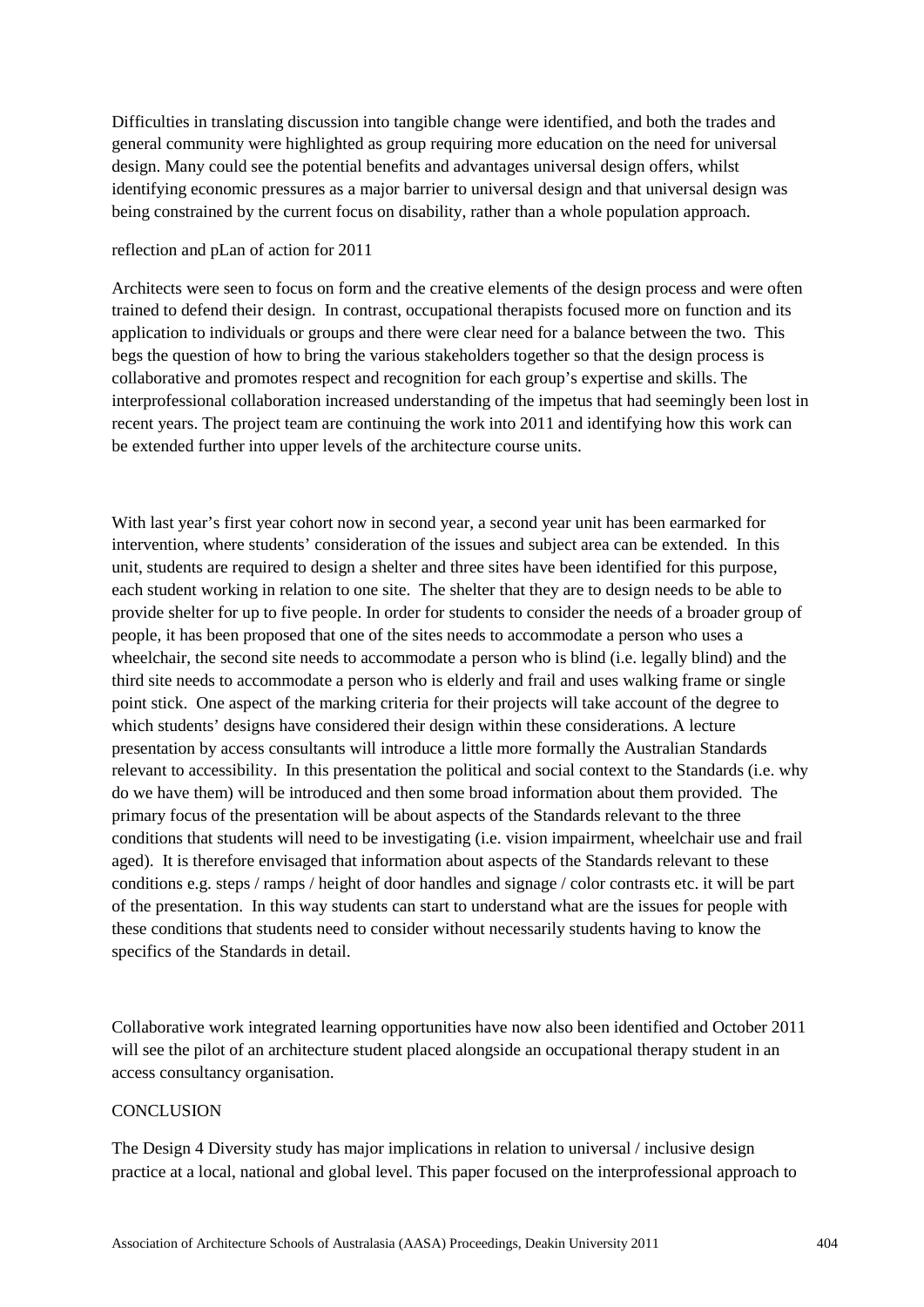architecture education and in this context, we are able to conclude the findings support the available literature, expand our understanding of universal design as it is practiced in industry while other aspects address key gaps in the literature and educational initiatives internationally. A key message is that regardless of the terminology used, it can only be aspirational at best and that design for all is as much about the quality of the process within a context of inter-professional and inter-industry practice as it is about a focus on the end product. There is a need to see design for all as being so much more than just designing for people with disabilities and that the designing of buildings that are universally welcoming and accessible is an integral part of sustainability. The move towards exploring interprofessional work integrated learning opportunities for architecture and occupational therapy students has proven a positive step towards progressing this agenda towards best practice with regard to design for all.

# **REFERENCES**

Allinson, J. Selman, T. & Westcott, T. (2003). *Interprofessional issues in planning education*. Bristol: AESOP Congress.

Aurel Schnabel1, M. and Howe, E., (2010) 'Working Together: A Reflection on Collaborative Interprofessional Teaching & Learning', <http://www.cuhk.edu.hk/eLearning/expo2010/PDF/T10.pdf> Date retrieved 20 June 2011.

Barr, H. (1996). '*Perspectives on shared learning'*. London: CAIPE.

Building Commission. (2008). Build For Life. Retrieved March 15 2010, from <http://www.buildforlife.com.au/www/html/100-home-page.asp>

Centre for the Advancement of Interprofessional Education (2007). Retrieved 17 May 2011, from<http://www.caipe.org.uk/>

Clifton, M., Dale, C., and Bradshaw, C. (2006)."The impact and effectiveness of interprofessional education in primary care, Royal College of Nursing: a literature review. Retrieved 9 June 2011 from

["http://www.rcn.org.uk/data/assets/pdf\\_file/0004/78718/003091.pdf](http://www.rcn.org.uk/__data/assets/pdf_file/0004/78718/003091.pdf)

Commonwealth of Australia. (2010). Disability (Access to Premises - Buildings) Standards 2010. Canberra: Commonwealth of Australia.

Dalcher, D. (2006). Consilience for universal design: The emergence of a third culture. Universal Access in the Information Society, 5(3), 253-268.

Department of Human Services. (2002). Victorian State Disability Plan 2002–2012. Department of Planning and Community Development. (2010). Victorian Planning Provisions. Retrieved March 15th 2010, from <http://www.dse.vic.gov.au/planningschemes/VPPs/>

Ellis, G., Morison, S., and Purdy, J. (2008) 'A New Concept of Interprofessional Education in Planning Programmes: Reflections on Healthy Urban Planning Project'. *Journal for Education*